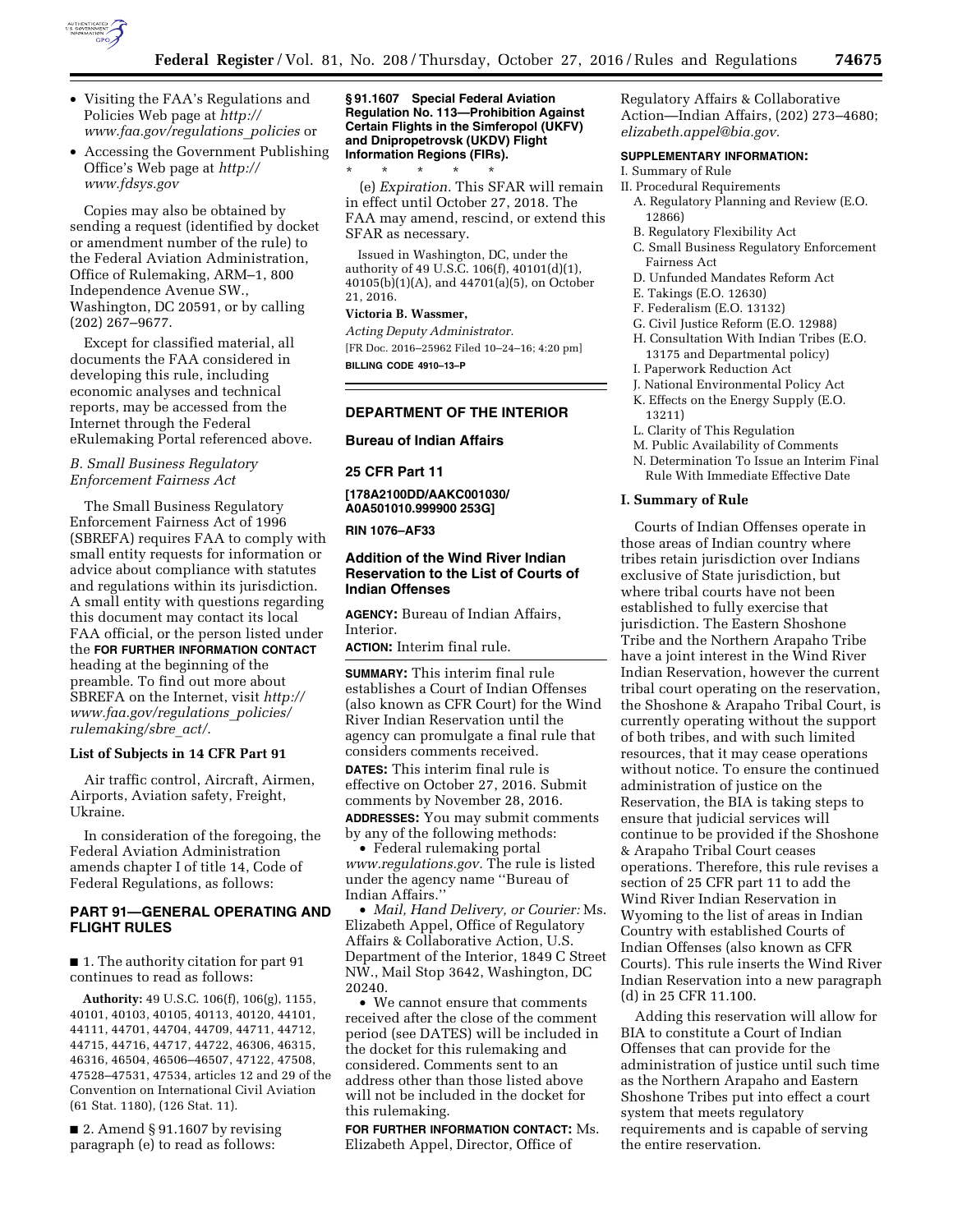#### **II. Procedural Requirements**

# *A. Regulatory Planning and Review (E.O. 12866 and 13563)*

Executive Order 12866 provides that the Office of Information and Regulatory Affairs in the Office of Management and Budget will review all significant rules. The Office of Information and Regulatory Affairs has determined that this rule is not significant.

Executive Order 13563 reaffirms the principles of E.O. 12866 while calling for improvements in the nation's regulatory system to promote predictability, reduce uncertainty, and use the best, most innovative, and least burdensome tools for achieving regulatory ends. The Executive order also directs agencies to consider regulatory approaches that reduce burdens and maintain flexibility and freedom of choice for the public where these approaches are relevant, feasible, and consistent with regulatory objectives. E.O. 13563 emphasizes further that regulations must be based on the best available science and that the rulemaking process must allow for public participation and an open exchange of ideas. We have developed this rule in a manner consistent with these requirements.

#### *B. Regulatory Flexibility Act*

This rule will not have a significant economic effect on a substantial number of small entities under the Regulatory Flexibility Act (5 U.S.C. 601 *et seq.*) because the rule makes adjustments for inflation.

## *C. Small Business Regulatory Enforcement Fairness Act*

This rule is not a major rule under 5 U.S.C. 804(2), the Small Business Regulatory Enforcement Fairness Act. This rule:

(a) Does not have an annual effect on the economy of \$100 million or more;

(b) Will not cause a major increase in costs or prices for consumers, individual industries, Federal, State, or local government agencies, or geographic regions;

(c) Does not have significant adverse effects on competition, employment, investment, productivity, innovation, or the ability of U.S. based enterprises to compete with foreign-based enterprises.

## *D. Unfunded Mandates Reform Act*

This rule does not impose an unfunded mandate on State, local, or tribal governments or the private sector of more than \$100 million per year. The rule does not have a significant or unique effect on State, local, or tribal governments or the private sector. A

statement containing the information required by the Unfunded Mandates Reform Act (2 U.S.C. 1531 *et seq.*) is not required.

# *E. Takings (E.O. 12630)*

This rule does not affect a taking of private property or otherwise have taking implications under Executive Order 12630. A takings implication assessment is not required.

#### *F. Federalism (E.O. 13132)*

Under the criteria in section 1 of Executive Order 13132, this rule does not have sufficient federalism implications to warrant the preparation of a federalism summary impact statement. A federalism summary impact statement is not required.

# *G. Civil Justice Reform (E.O. 12988)*

This rule complies with the requirements of Executive Order 12988. Specifically, this rule:

(a) Meets the criteria of section 3(a) requiring that all regulations be reviewed to eliminate errors and ambiguity and be written to minimize litigation; and

(b) Meets the criteria of section 3(b)(2) requiring that all regulations be written in clear language and contain clear legal standards.

# *H. Consultation With Indian Tribes (E.O. 13175 and Departmental policy)*

The Department of the Interior strives to strengthen its government-togovernment relationship with Indian tribes through a commitment to consultation with Indian tribes and recognition of their right to selfgovernance and tribal sovereignty. We have evaluated this rule under the Department's consultation policy under the criteria in Executive Order 13175 and have consulted with the affected tribes.

(a) Tribal Summary Impact Statement: Prior to issuing this regulation the Department of the Interior and its Agencies, Bureaus, and Offices have communicated with the Eastern Shoshone Tribe and the Northern Arapaho Tribe repeatedly since 2015 regarding public safety concerns for the residents of the Wind River Indian Reservation. Following the withdrawal of the Northern Arapaho Tribe from the Joint Business Committee, the Shoshone and Arapaho Tribal Court has continued to operate, although with limited resources and without the express support of both tribes. Although the Department has continued to discuss this situation with both tribes while allowing the joint Shoshone and Arapaho Tribal Court to use funds

previously contracted to it, those funds expired on September 30, 2016, and the tribes have not been able to agree on the continued operation of the Shoshone and Arapaho Tribal Court.

The Shoshone and Arapaho Tribal Court is exercising some jurisdiction, however, it has no dedicated funding, no right to remain in its current physical location, and may cease or suspend operations at any time. To ensure there is not a lapse in public safety, if the Shoshone and Arapaho Tribal Court ceases or suspends operations, it will be necessary to establish a Court of Indian Offenses until such time as the Eastern Shoshone Tribe and the Northern Arapaho Tribe can agree on the operation and funding of a court system which is capable of serving the entire population of the Wind River Indian Reservation. Furthermore the Eastern Shoshone Business Committee has requested the Department to establish and operate a Court of Indian Offenses for the Wind River Indian Reservation.

To effectuate the immediate establishment and operation of the Court of Indian Offenses on the Wind River Reservation in the event that the Shoshone & Arapaho Tribal Court ceases or suspends operations, the Wind River Indian Reservation is hereby added to the list of jurisdictions served by the Courts of Indian Offenses.

#### *I. Paperwork Reduction Act*

This rule does not contain information collection requirements, and a submission to the Office of Management and Budget under the Paperwork Reduction Act (44 U.S.C. 3501 *et seq.*) is not required. We may not conduct or sponsor, and you are not required to respond to, a collection of information unless it displays a currently valid OMB control number.

#### *J. National Environmental Policy Act*

This rule does not constitute a major Federal action significantly affecting the quality of the human environment. A detailed statement under the National Environmental Policy Act of 1969 (NEPA) is not required because the rule is covered by a categorical exclusion. This rule is excluded from the requirement to prepare a detailed statement because it is a regulation of an administrative nature (for further information, see 43 CFR 46.210(i)). We have also determined that the rule does not involve any of the extraordinary circumstances listed in 43 CFR 46.215 that would require further analysis under NEPA.